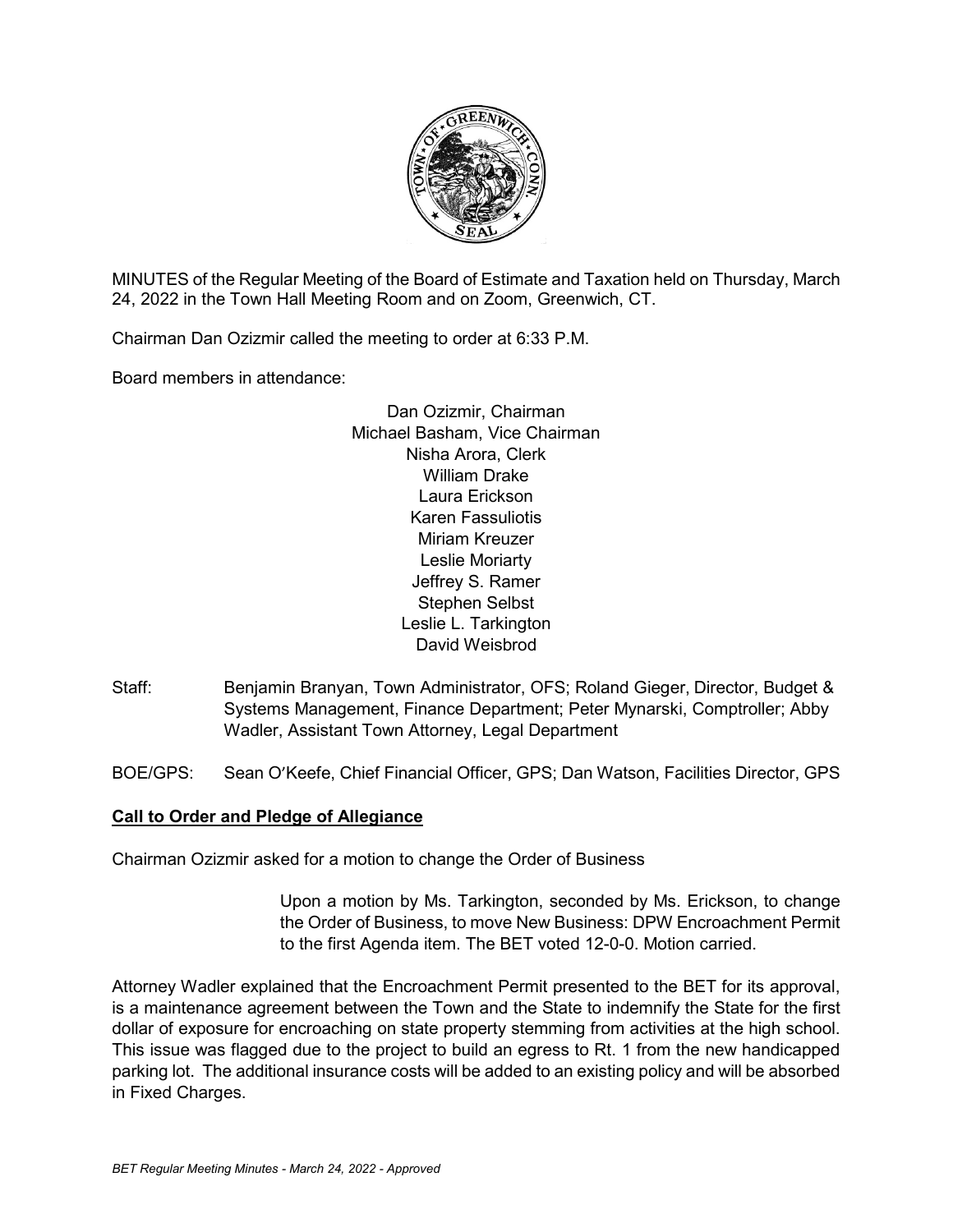Upon a motion by Ms. Moriarty, seconded by Ms. Fassuliotis, to approve the maintenance agreement contained in the Encroachment Permit. The BET voted 12-0-0.

# **Request for Budget Adjustments**

# **ROUTINE APPLICATIONS**

| <b>Number</b> | <b>Department</b> | <b>Amount</b> | <b>Purpose</b>    |  |
|---------------|-------------------|---------------|-------------------|--|
| <b>EM-1</b>   | <b>EMOC</b>       | \$7,832       | <b>Transfer</b>   |  |
|               | A104 52240        |               | Radio Maintenance |  |

Ms. Tarkington explained that the request for the transfer of funds was a result of billing in excess of what had been budgeted for emergency operations of the Town telephone system, \$7,832. The Budget Committee had approved the application 4-0-0 as a Routine Application.

> Upon a motion by Mr. Selbst, seconded by Mr. Ramer, to approve the transfer of funds \$7,832 to cover the unanticipated additional costs of maintaining the Town's Emergency Radio System. The Board voted 12-0-0. Motion carried.

| $FD-2$ | <b>Fire Department</b> | \$246,532 | <b>Additional Appropriation</b> |
|--------|------------------------|-----------|---------------------------------|
|        | A205, 206, 207 various |           | Overtime & Maintenance          |

Ms. Tarkington reported that the request for additional appropriation of \$246,532 for inspection and repair to dry hydrants and installation of new exhaust systems in Stations with older engines had been approved by the Budget Committee 4-0-0. The Fire Department withdrew a portion of this interim request, reducing the request to \$124,532.

> Upon a motion by Ms. Fassuliotis, seconded by Ms. Moriarty, to approve the additional amended appropriation of \$124,532 for Fire house exhaust upgrades and maintenance of dry hydrants. The Board voted 12-0-0. Motion carried.

| <b>PW-3</b> | <b>Public Works</b> | \$18,677,000 | <b>Release of Conditions</b> |
|-------------|---------------------|--------------|------------------------------|
|             | B345 59560 22326    |              | Eastern Greenwich CC         |

Ms. Tarkington reported that the conditions for release of the \$18,677,000 based on the Public Private Partnership contribution from the Cohen Foundation, and projected schedule of fees for rentals and programs, conditions had been met. The Budget Committee voted 4-0-0 in favor of the release of funds.

> Upon a motion by Ms. Tarkington, seconded by Mr. Ramer, to approve the release of conditions on the \$18,677,000 for the construction of the Eastern Greenwich Civic Center, the BET voted 12-0-0. Motion carried.

# **ASSESSOR'S REPORT**

The Town Assessor, Ms. Elliott, was not in attendance at the meeting. The BET Liaisons, Ms. Tarkington and Mr. Ramer, commented that the Board of Assessment and Appeals had received 630 requests for appeal interviews; the 2022 Grand List compared favorably with the 2017 Grand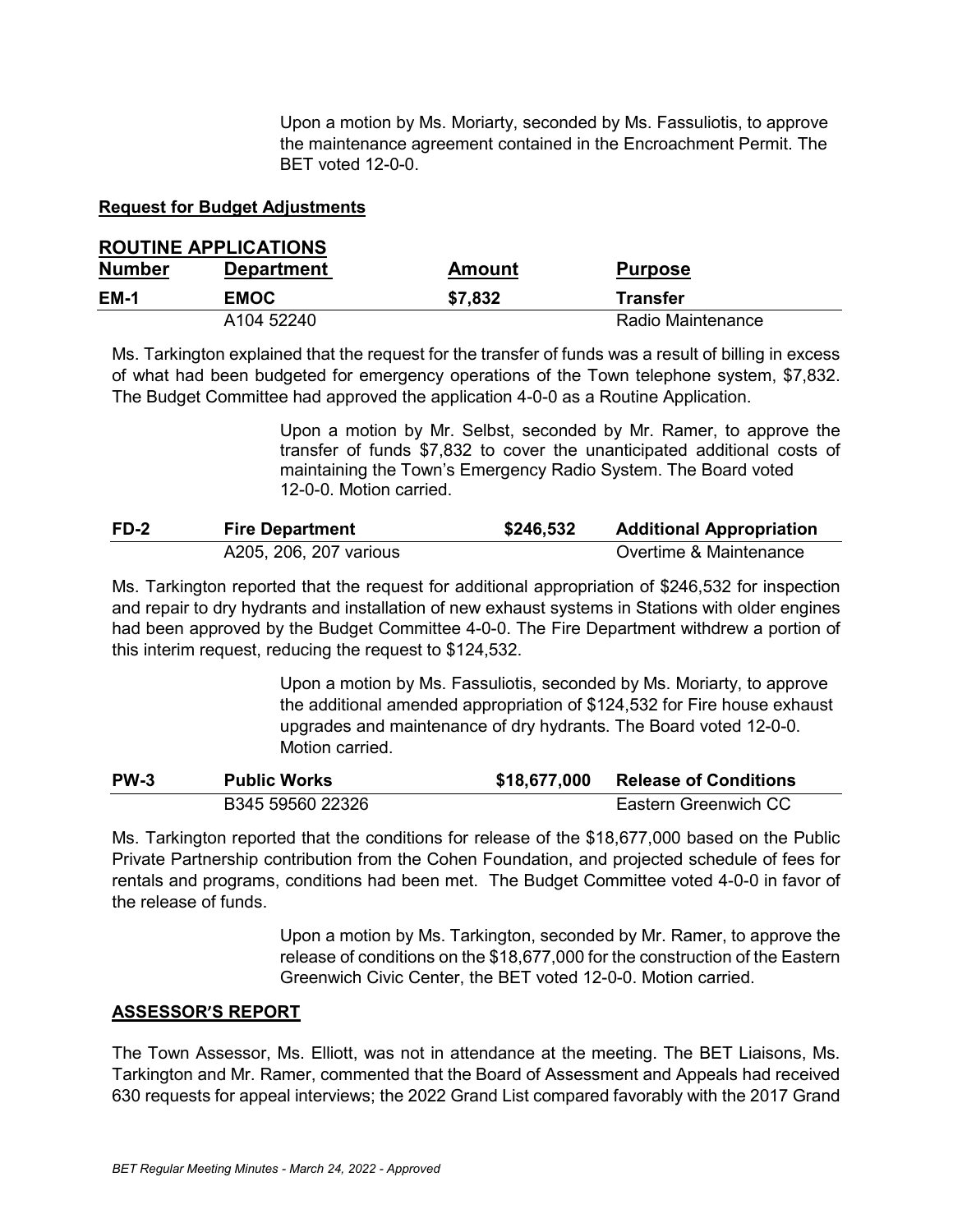List; and 96 applications for Senior Tax Relief had been received by the Assessor's Office. Ms. Elliott will comment on the results of Conveyance Tax sales at the May meeting.

> Upon a motion by Ms. Tarkington seconded by Mr. Ramer, to accept the Assessor's Report, the BET voted 12-0-0. Motion carried.

#### **COMPTROLLER'S REPORT**

Comptroller Mynarski presented the monthly Comptroller's report and asked if the Board had any questions. He explained that Safety Inspection program had fallen behind schedule due to State Single Audit preparation for ESSER 1& 2 and CARES ACT preparation. A member of the Committee questioned if additional reimbursements had been received for work on North Mianus School. Mr. Mynarski responded that he anticipated sharing new information at or prior to the next BET meeting.

> Upon a motion by Mr. Ramer, seconded by Ms. Tarkington, the Board voted 12-0-0 to accept the Comptroller's Report. Motion carried.

# **TREASURER'S REPORT**

Mr. Mynarski pointed out that a separate line had been inserted into the monthly Treasurer's Report to highlight the deposit of the ARPA Grant and the amount of interest it had earned, \$13,248. The grant funds have been invested in a ladder program of Treasury Bills. Sewer Maintenance Fund had a cash balance of \$18 million and the Comptroller commented that both Sewer Maintenance and Capital Non-Recurring funds would be drawn-down to \$5 and \$8 million respectively in order to cancel out the final 3 years of tax charges.

> Upon a motion by Mr. Basham, seconded by Mr. Selbst, the Board voted 12-0-0 to accept the Treasurer's Report. Motion carried.

#### **BET Standing Committee Reports**

Audit Committee - Mr. Basham reported that the Audit Committee had heard the Tax Collector's first annual report that proposed ten accounts since 2006, with \$36,645 outstanding. Due to the Town's possible liability for the small, non-conforming parcels, Mr. Ozizmir did not want to set a precedent and suggested deferring a vote until the April meeting that would include the list of accounts as backup. The Committee asked to see an Aging Report that would include 2007, 2008 and 2009.

Ms. Smeriglio was thanked for recovering \$1 million of outstanding taxes.

#### **BET Liaison Reports**

No reports were scheduled.

#### **BET Special Project Team Reports**

No reports were scheduled.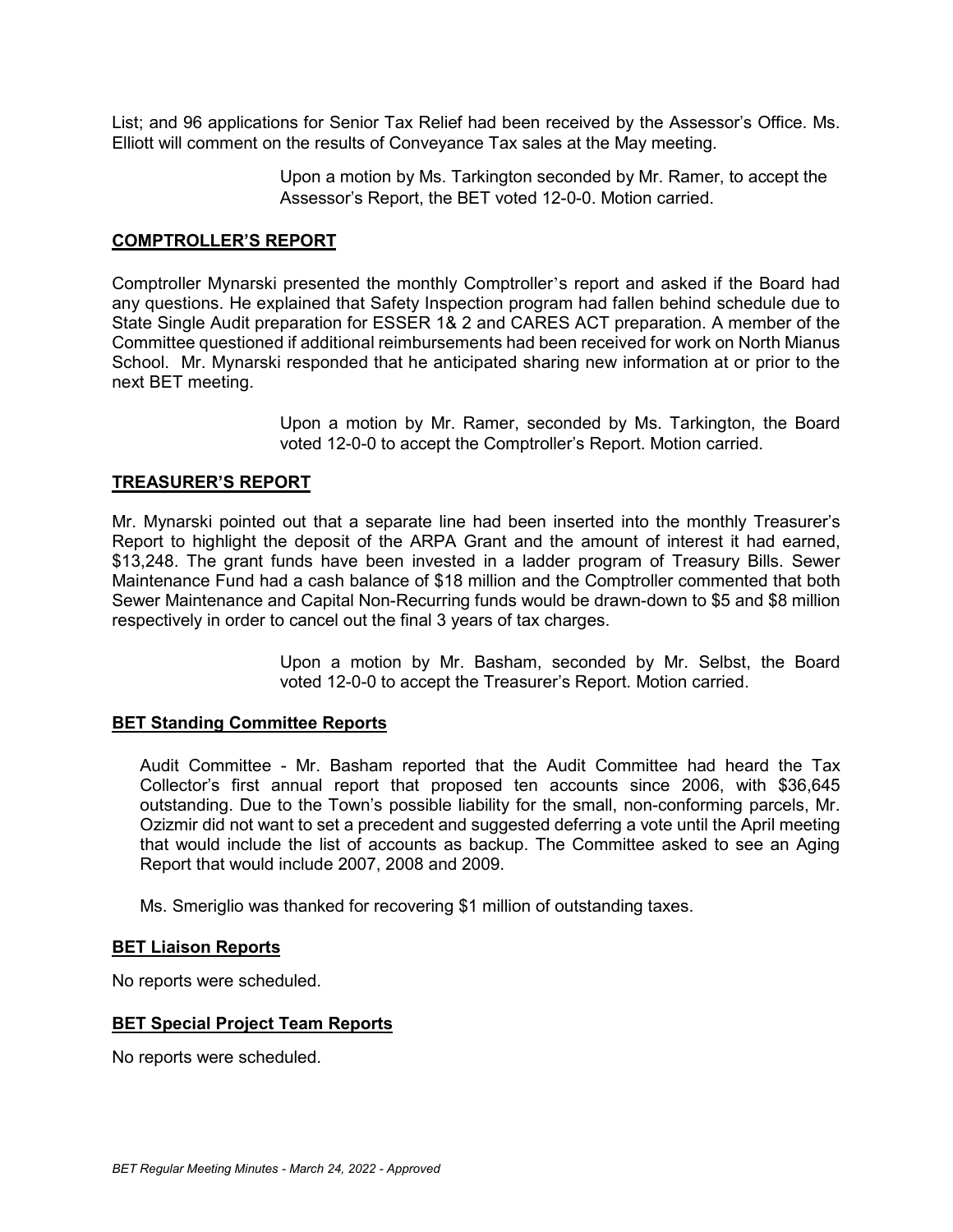# **OLD BUSINESS**

No topic was scheduled for discussion.

#### **NEW BUSINESS**

#### **Approval of Engagement Letter for Outside Audit Services – CliftonLarsonAllen (CLA)**

Mr. Mynarski commented that the third phase of the current year's audits had begun. An audit of the Human Resources Department's healthcare records and the Building Permit Process will be underway shortly. The letter was accepted as legal sufficiency.

> Upon a motion by Ms. Erickson, seconded by Ms. Fassuliotis, to approve the Letter of Engagement for Outside Audit Services by CliftonLarsonAllen (CLA), and the Board voted 12-0-0. Motion carried.

# • **American Rescue Plan Act First Read**

Chairman Ozizmir commented that the next read of the ARPA distribution plan will be discussed on Tuesday, March 29, 2022.

Mr. Branyan related the history of the project, the composition of groupings for applications and the additional \$10 million received from State Revenue Services. Mr. Branyan answered questions from BET members and explained the reasoning behind some of the decisions. The question of balancing allocations to relieve COVID impact to individuals and groups versus reducing the Mill Rate benefiting all residents was discussed.

#### **Approval of BET Meeting Minutes**

Upon a motion by Mr. Ramer, seconded by Ms. Fassuliotis, the Board voted 12-0-0 to the Minutes of the Regular BET Meeting held on February 22, 2022 as amended for two scriveners' errors on Page 4, the Board voted 12-0-0. Motion carried.

#### **Chair's Report**

Chairman Ozizmir thanked the Budget Committee, all Department heads, and staffs for the efforts made to accomplish presentations at the annual Departmental Hearings. He reminded the BET of upcoming meetings, Voting on the ARPA allocations, a BET Budget Workshop and the final BET Decision Day vote.

When questioned about interactive Zoom participation, Mr. Ozizmir commented that his objective was to encourage in-person participation and written comments as the public record.

#### **Adjournment**

Upon a motion by Ms. Fassuliotis, seconded by Ms. Kreuzer, to adjourn the meeting, the Board voted12-0-0 to adjourn at 7:45 P.M. Motion carried.